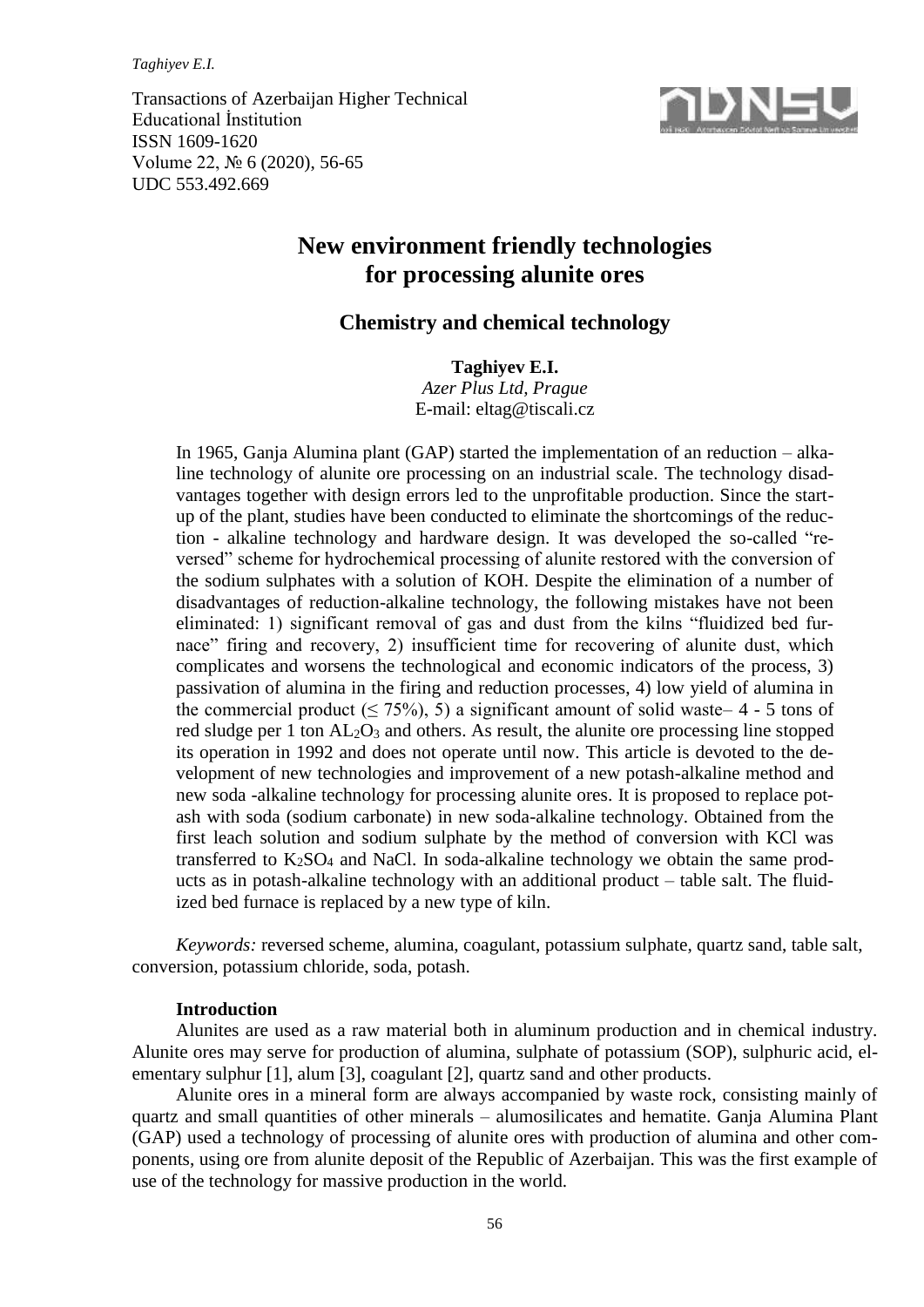Integrated processing of alunites from Zaghlik deposit at GAP was based on reduction alkaline process with further production of potassium sulphate and table salt by conversion of sulphate waste with potassium chloride [4, 5] Conversion with KCl led to production of  $K_2SO_4$  and salt (NaCl). However, the salt could not be used in food industry, because poisonous  $V_2O_5$  (0.05% in contents of alunite ores) was accumulating in the reusable aluminate solution in form of sodium vanadate and further interfused with a mixture of potassium and sodium sulphates.

The method involved release of  $SO<sub>3</sub>$ , bound to alumina in alunite, at the beginning of the technological process.

Release occurs by the following reaction in process of recovery of alunite rock with sulphur vapor or gaseous reducing agent:

 $(Na,K)_{2}SO_{4}Al_{2}(SO_{4})_{3}$ ,  $2AL_{2}O_{3} + 0,5C_{2}H_{4} = 3AL_{2}O_{3} + (Na,K)_{2}SO_{4} + 3SO_{2} + CO_{2} + H_{2}O$ 

This process makes it possible to avoid conversion of caustic alkali into a low value product sodium sulphate - during leaching. For compensation of losses of caustic alkali during the technological cycle of alumina production, part of sulfate salts was subjected to thermal kaustification (Penyakov method).

The project was aimed at processing of alunite ores from Zaghlik deposit, which contained 51% of alunite and 49% of waste rock. The ore contains 0.05% of  $V_2O$  5. Averaging of contents of alunite in the ore (50%) was made by visual-mechanic enrichment of alunite ores in the mine.

| $AL2O3$ al | AL <sub>2</sub> O <sub>3</sub><br>non-al | $\Omega$<br>$\mathcal{O}O_3$ | Na <sub>2</sub> G | $\mathbf{V}$<br>N <sub>2</sub>         | SiO<br>quartz              | $\blacksquare$<br>Fe <sub>2</sub> O <sub>3</sub> | other                     |
|------------|------------------------------------------|------------------------------|-------------------|----------------------------------------|----------------------------|--------------------------------------------------|---------------------------|
| 19.2       | ر. د سه                                  | 20.0                         | Z.U<br>$-$<br>1.J | 4.U<br>$\overline{\phantom{a}}$<br>J.J | $\sqrt{2}$<br>2-43<br>$+2$ | ⊶                                                | $-4.5$<br>$\cdot$ $\cdot$ |

|  | Table. Average chemical composition of alunite ore from Zaghlik deposit (weight, %) |  |  |  |
|--|-------------------------------------------------------------------------------------|--|--|--|
|  |                                                                                     |  |  |  |

Despite some advantages, this technological scheme had a number of significant shortcomings, which together with some plant design errors, complicated the production process and led to its unprofitability, as the plant could not operate at full capacity.

### **Statement of the problem**

**"Reversed" scheme - a method of eliminating some of the shortcomings of the GAP technology**. Search for ways of overcoming the drawbacks of reduction alkaline technology and hardware design errors began almost immediately after start of production (1965). In order to eliminate certain technological shortcomings, the plant switched to a new, so-called "reversed" scheme of hydro-chemical processing of recovered alunite with conversion of alkali sulphates by КОН solution. This technology uses desilicated aluminate solution for evaporation (instead of mother liquor) in special evaporators, thus closing the water balance and separating sulphate salts. After evaporation and separation of sulphate salts the aluminate solution is diluted to necessary concentration prior to decomposition by filtered wash water from washing of alunite mud and wash water from washing of aluminum hydroxide. Alunite is leached by mother liquor, taken from decomposition process.

To compensate loss of alkali, alkali sulphates are converted by potassium alkali, instead of sintering of hydrate-sulphate burden. All the alkali sulphates in the alunite, extracted during evaporation of desilicated aluminate solution, are converted into potassium sulphate and NaOH according to the reaction:

 $(Na,K)_{2}SO_{4} + KOH = K_{2}SO_{4} + NaOH$ 

In this case almost all sodium sulphate is used for compensation of losses of caustic alkali during production. The bulk of potassium sulphate from the alunite will be extracted into the final product - fertilizer.

Сonversion of alkali sulphates with КОН allowed us to eliminate certain shortcomings of reduction – alkaline technology: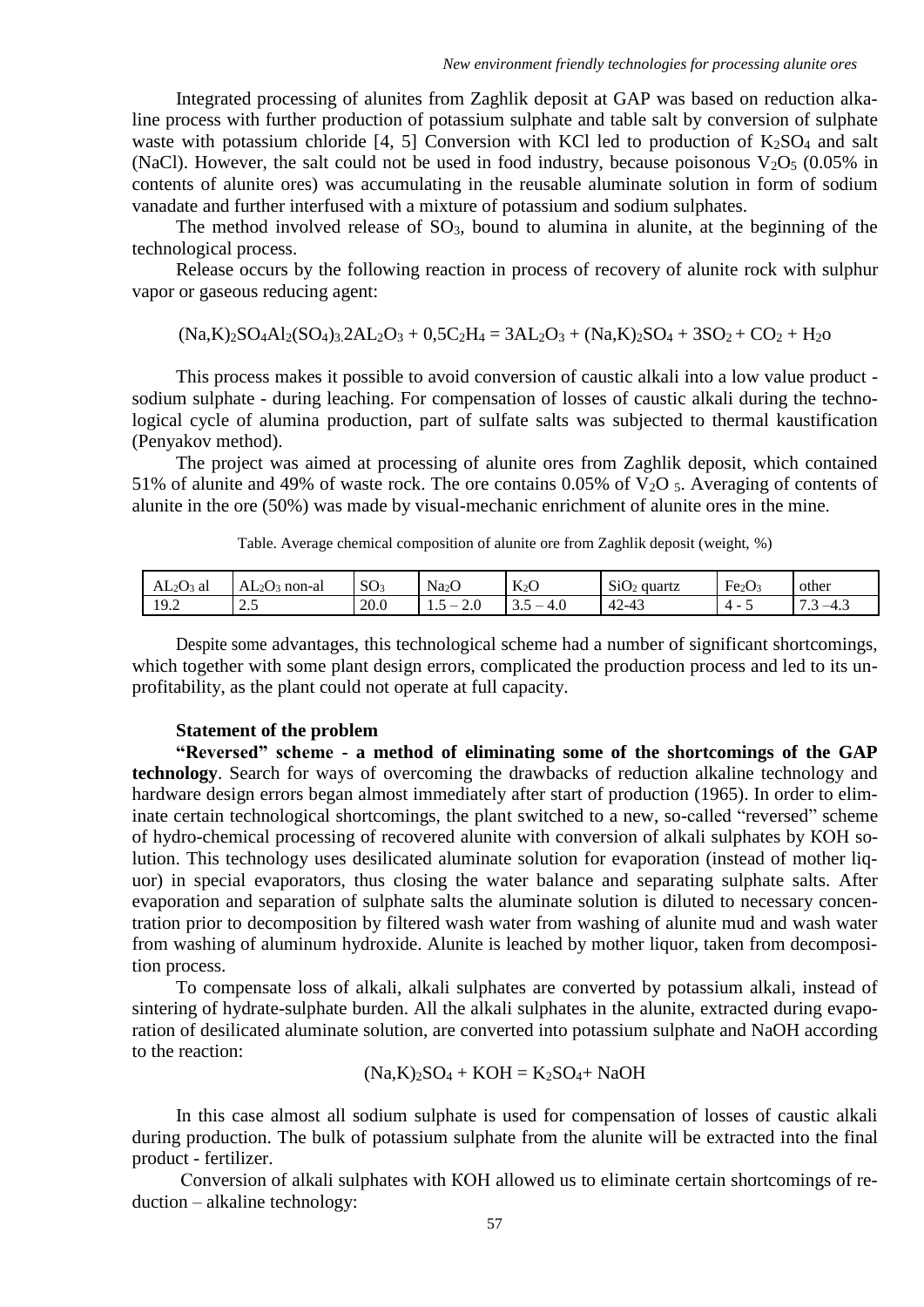1. Semi-finished product Al(OH)<sup>3</sup> does not have to be returned to the starting stage for sintering.

2. Energy-intensive process of sintering of hydrate-sulphate burden with emission of  $SO<sub>2</sub>$  into atmosphere is completely eliminated from the scheme.

3. Unprofitable production of inedible table salt is also eliminated.

4. Mixture of potassium and sodium sulphates is extracted from the alumina solution before decomposition, thus speeding up decomposition process, decreasing level of pollution of aluminium hydroxide by sulphates, and also reduced dilution rate of aluminum solution.

Previous reducing agent (diesel fuel) was replaced by elementary sulphur, thus solving the issue of production of clear sulphuric acid. However, production was complicated by a necessity to organize separate production of potassium alkali or its procurement from third parties.

Still, certain important issues remained unsolved even in the improved technology.

Major error in furnaces design, as it resulted in significant discharge of dust and gas from the fluidized layer furnaces during roasting and reducing, as well as an insufficient dwelling time for the dust in reduction furnace. As result, degree of dust recovery is low. Dust from the furnaces was transferred to a recovery furnace, and captured dust was circulating between electrical filter and furnace. As result, its concentration at the entry to electrical filters was increasing. Use of fluidized layer furnaces for processing of alunite dust significantly complicates the technology and worsens the technical - economic results, despite the fact, that concentration of  $AL_2O_3$  in the dust is 1.5 times higher, then in other types of rock. Due to a low degree reduction of aluminium sulphate in the dust, significant part of NaOH goes into  $Na<sub>2</sub>SO<sub>4</sub>$  during leaching. Besides, alunite dust for fluidized layer furnaces (FLF) is enriched by kaolin, which leads to formation of insoluble sodium alumosilicate Na<sub>2</sub>OAL<sub>2</sub>O<sub>3</sub> 2 SiO<sub>2</sub> 2H<sub>2</sub>O.

In other words, a significant part of unrecoverable (sodium alumosilicate), as well as recoverable losses (sodium sulphate) of caustic alcali is caused by processing of alunite dust at FLF.

As result of passivation and other losses during processing of the recovered alunite in hydrochemical part of Bayer process, share of alumina in the final product did not exceed 75%.

In an improved hardware scheme, pulp from leaching of alunite rock is fed to a hydroseparator, where the insoluble residue is separated into two parts: fine, sludge fraction and larger, sand fraction of the mud. The sludge mud fraction is thickened in five-chamber thickeners, washed with a counterflow, then separated from alumina solution, repulped by water and sent to a mud lake in form of a pulp (500-600 grams of solid matter per liter).

Sand fraction of the mud is separated from alumina solution by filtration and rinsing at carousel vacuum filters, then also sent to a mud lake. Waste for each ton of alumina produced is equal to 4–5 tons of red mud, including 1.5-2.0 tons of sludge fraction and 2.0-3.0 tons of sand fraction.

Purification of aluminate solution from dissolved silica is performed by process of one-stage desilication, where as result of reaction:

$$
NaOAL_2O_3 + 2{,}5Na_2OSiO_2 + nH_2O = Na_2OAL_2O_32{,}5SiO_2nH_2O + 5NaOH
$$

sodium hydroalumosilicate is precipitated and further disposed after separation and rinsing.

Thus, the following significant technological issues have remained unsolved.

1. Issue of roasting and reduction of alunite in FLF and related shortcomings.

2. Low share of alumina in the final product (not more than 75%).

3. Significant unrecoverable and recoverable losses of alkali, related to hydro-chemical processing of alunite dust and ore, not fully recovered previously.

4. Significant quantities of disposed mud (white mud, sludge fraction, sands).

5. Significant consumption of scarce and expensive additional raw materials – elementary sulphur, potassium and sodium alkali. Scarcity of additional raw materials led to numerous monthlong stops of GAP operation in 1990-1992.

#### **Solution of the problem**

Use of sulphur as a reducing agent led to increase of production of sulphuric acid (almost 2 times), and complications related to its disposition. Long-distance transportation of sulphuric acid is unprofitable.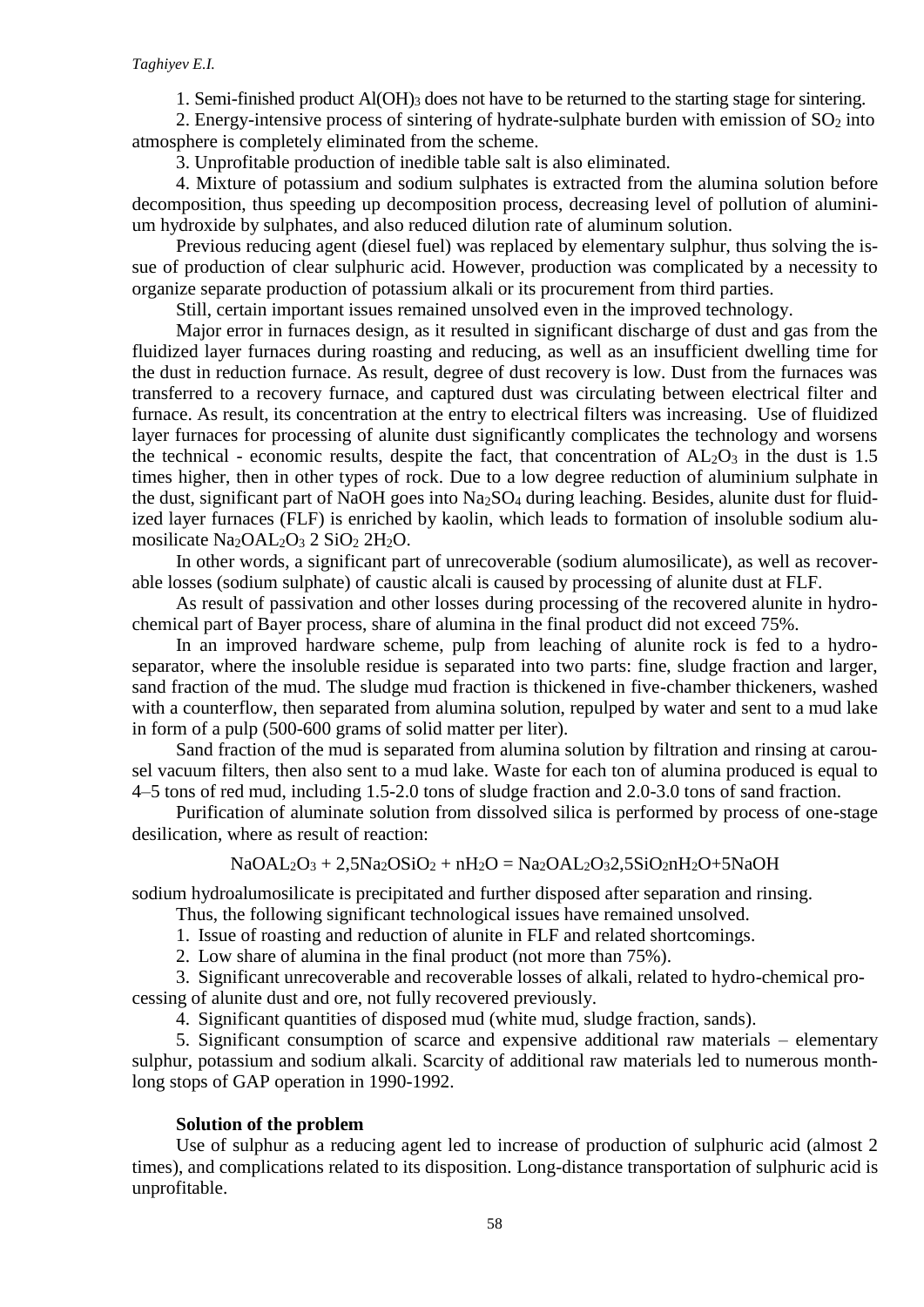In 1992, due to a number of unresolved technological issues, production of alumina from alunite at GAP was stopped and has not commenced until now. Researchers have also excluded process of alunite reducing from the technological scheme.

**Attempts to use raw alunite ore in technology**. Raw alunite readily and rapidly degraded by solutions of caustic alkali. This property of a mineral was first used in 1930-ies in technology "Mineral" by S.P. Kametsky [6], and, more recently, by G.Z. Nasyrov [7]. However, these methods were not applied in production, since they have the following shortcomings:

1. Alkali consumption for leaching of raw alunite increases 2 times.

2. Leaching of alunitized rock requires use of highly diluted solutions of caustic alkali. With concentration of NaOH

 $\geq 10\%$ , solutions become almost saturated by sulphates.

3. In case if 10% solution of concentrated caustic alkali is used for leaching, concentration of  $AL_2O_3$  in aluminate solution is around 50 grams/l. The decomposition processes for such concentration are ineffective, and the carbonization process is used instead.

4. Compensation of losses of alkali by diaphragm electrolysis of potassium chloride, resulting in production of КОН and chloride – is an inefficient and expensive process, which also requires side-line processing of chloride on spot 5. Low-temperature ( $\leq 85^{\circ}$  C) process of leaching of pre-crushed ore (-8 mm) decreases excited of alumina in the solution and increases leaching time.

Possibly, due to this reason China refused to build a plant after pilot testing of Nasyrov's technology (which were performed over 20 years ago).

**Potash-alkaline method for processing alunite ores and its improvement.** Team of researchers at Moscow Institute Steel and Allows (MISiS), led by Professor A.I. Layner, has developed a potash-alkaline technology of alunite ore processing [8]. This technology, further improved by us [9-11] (Fig.1), was offered for reconstruction of a technological scheme of alunite ore processing at Ganja Alumina Plant (GAP). Besides increase of productivity up:

1. To 150 thousand tons of  $AL_2O_3$  per year, it allows side-line production of.

2. Chloride-free fertilizer – potassium sulphate – 315 thousand tons per year.

3. Coagulant (solid) for purification drinking and sewage water – 49.5 thousand tons per year;

4. Quartz sand for production of molding and core mixtures for iron and non-ferrous casting, production of packing glass and construction materials – 300 thousand tons per year.

5. Pure carbon dioxide without harmful additions, which can be used for carbonating of mineral waters, electrical welding in protective environments, in metallurgy, ecology and other areas – 60.0 thousand tons of  $CO<sub>2</sub>$  per year.

We offered certain improvements in hardware scheme, aimed at increase yield of alumina, extracted from alunite ore. In particular, we offer to perform fine crushing to 2-3 mm. After roasting in rotary tube furnaces roasted alunite should be subjected to wet grinding in ball mills (40-50 mesh) with solution of potash-сarbonate mixture. Advantages: а) fluidized bed furnace are not used for roasting, thus avoiding losses of dust, б) fine dry grinding is also not used with the same positive effect.

Due to high contents of alumina in the sand fraction after 1st leaching (up to 15-20%), we recommend to transfer the pulp, resulting after 1st leaching, sludge and sands are fed together to the 2nd leaching by circulating aluminate solution. In this case, output of AL2O3 in solution may reach up to 97 %. After 2nd leaching the pulp is fed to a hydro-separator for separation into sludge and sands. Due to low contents of solid matter in the sladge fraction pulp, the speed of deposition of the pulp in thickeners and washers may increase 3-4 times. Hardware scheme of potash-alkaline technology of alunite processing, proposed by us, eliminates almost all the shortcomings of reversed and reductive – alkaline technologies. It also creates conditions for little waste processing of alunite ore [13] The technology uses the existing equipment of GAP. We refused from use of FLF roasting, because alunite and waste rock will be grinded differently, due to differences in their hardness: alunite – 3.5-4.0, a quartz – 7.5-8.0 on the Mohs scale. As result, contents of alumina in the dust are 1.5 higher, than in the ore.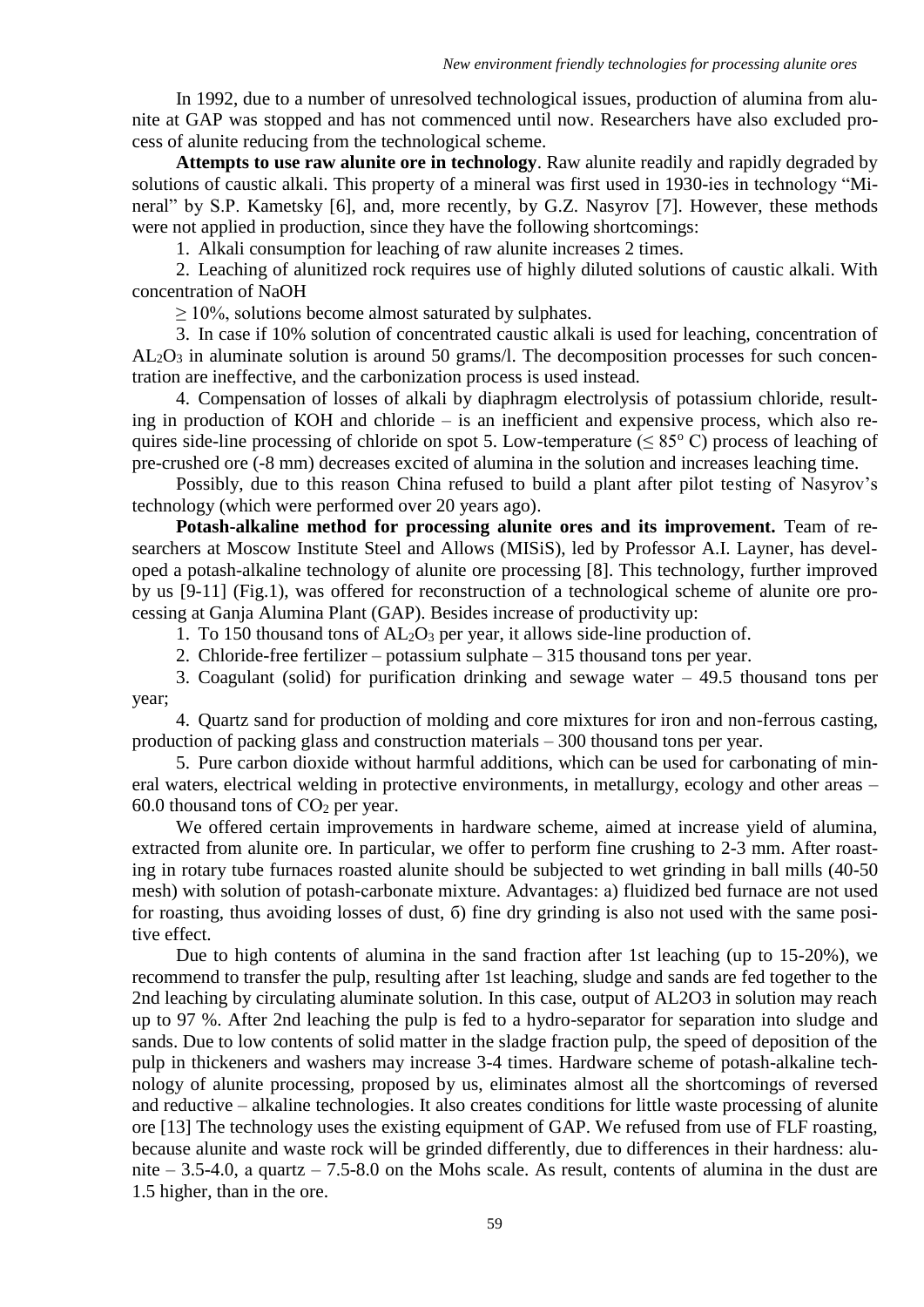*Taghiyev E.I.*



Fig.1. Scheme of potash-alkaline technology processing of alunite ore



Fig.2. Tubular rotary furnace for roasting of alunite ore: 1 – Fuel and air injector; 2 – Combustion chamber; 3 – Output of combustion products to the furnace and regulation of gas temperature by air supply; 4 – Feed point for finely crushed alunite; 5 – Section of the furnace (IV-VI)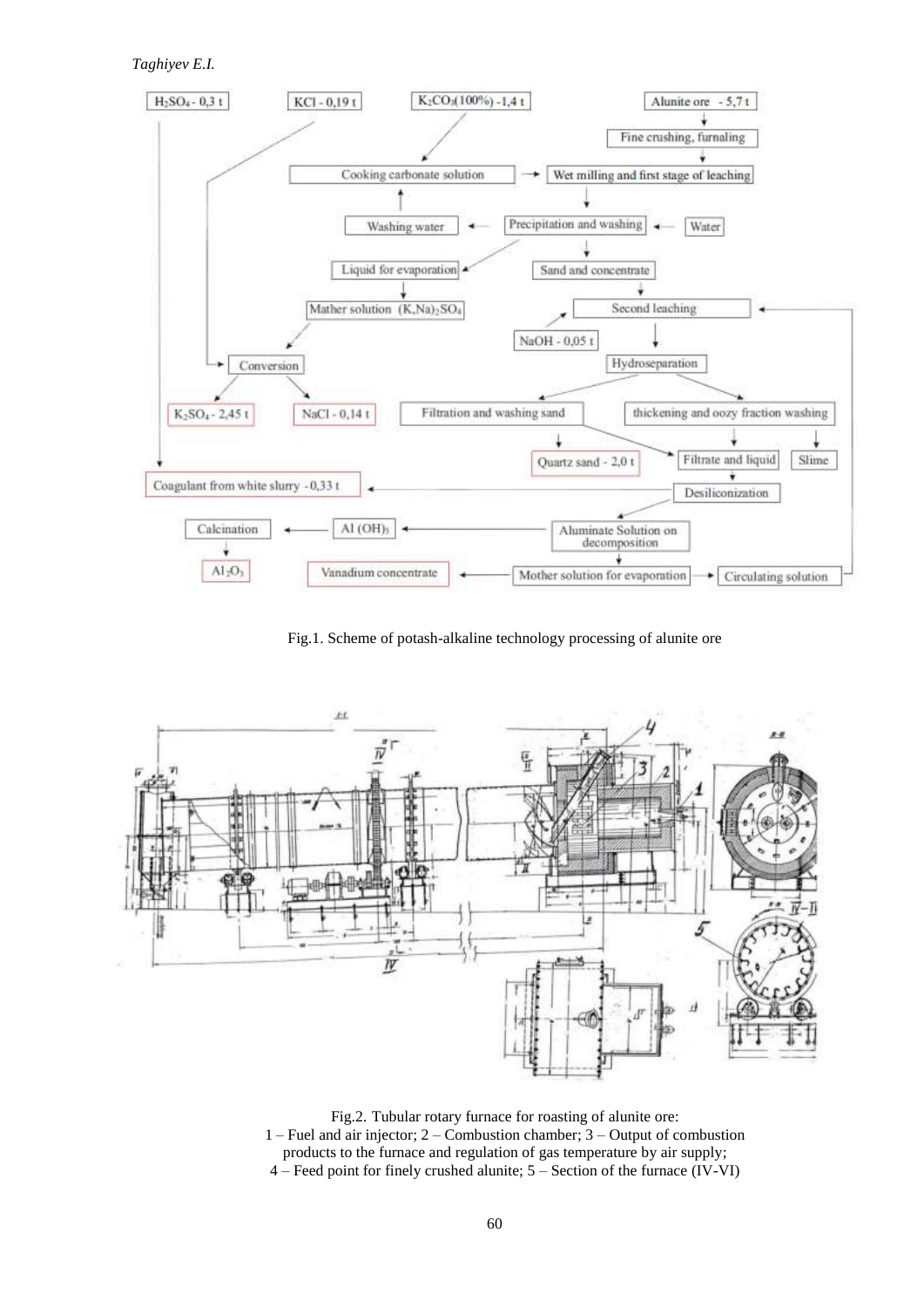In laboratory tests share of alkali and  $SO_2$ , extracted into solution at 1<sup>st</sup> leaching, was 90-95%, and for alumina - not more than 2%. Insoluble residue from 1<sup>st</sup> leaching of roasted alunite - concentrate, contains, in average, (% weight):

| SiO <sub>2</sub> | AL <sub>2</sub> O <sub>3</sub> | Fe <sub>2</sub> O <sub>3</sub> | CaO         | $K_2O$      | Na <sub>2</sub> O | SO <sub>3</sub> | LOI       | Others      |
|------------------|--------------------------------|--------------------------------|-------------|-------------|-------------------|-----------------|-----------|-------------|
| 35-36            | 33-34                          | $3.0 - 4.0$                    | $1.5 - 1.8$ | $0.4 - 0.5$ | $0.1 - 0.2$       | $0.2 - 0.3$     | $15 - 20$ | $4.0 - 5.1$ |

Whereas, share of  $AL_2O_3$  in the initial alunite ore from Zaghlik deposit did not exceed 19-20%.

Share of major components of concentrate in the solution after  $2<sup>nd</sup>$  leaching by the recycled aluminate solution is, %:  $AL_2O_3 - 93-94$ ;  $K_2O - 52-53$ ;  $N_2O - 34-35$ ;  $SO_3 - 46-47$ . Share of alumina in the resulting product is not less than 90%.

Technologies of processing of solid waste: white sludge, quartz sand, and clay fraction of mud were tested on the pilot plants at GAP, at the foundry of Baku Engineering Plant, Salyan station of water purification etc. (positive results of the tests were officially confirmed).

Potash -alkaline technology (roasted alunite at  $T$ - roast =  $520 - 530^{\circ}$ C treatment by potassium carbonate solution) allows you to convert the sulphuric acid radical and alkali of sulphate alunite into solution with obtaining potassium sulphate (chloride-free potassium fertilizer). Almost all the alumina from the ore (98%) remains in insoluble residue and after 2nd leaching made by recycled aluminate solution, goes into solution with formation of sodium aluminate. In other words, insoluble residue after 1st leaching can be easily and profitably processed by Bayer out-of–autoclave process with a number of benefits:

• share of alumina recovery in the product is up to 90%;

 we exclude a complicated process of reduction of alunite by elementary sulfur, causing passivation of alumina, emission of gas and dust, and losses of alkali and sulphur;

also we avoid:

• production of sulphuric acid;

• the need for imported additional raw materials– elementary sulphur, potassium alkali;

• we exclude unrecoverable losses of alumina in production of coagulant for purification of drinking and sewage water due to use of sodium alumosilicate (white slage);

• accumulation of large quantities of alkali sulphates in hydro-chemical part of Bayer process.

Significant shortcoming of potash-alkaline technology are high cost and scarcity of additional raw material – potassium carbonate  $K_2(CO_3)$ 

For countries, processing nepheline by sintering with receiving potassium carbonate as byproduct, and having large of alunite ore (China, Iran, Russia), potash-alkaline technology will be the most effective. Potassium carbonate, obtained from processing of nepheline, is used in potashalkaline technology for processing of roasted alunite.

For the majority of countries, having large deposits of alunite ore, potassium carbonate (potash) is a very scarce and expensive product, and this limits its use for large-capacity production of alumina.

A number of foreign research papers on technology of alunite ore processing [11] consider potassium carbonate technology an optimal strategy of choice [12].

**The soda – alkaline technology**. In order to avoid the above shortcoming – use of scarce and expensive potassium carbonate – we offered a soda-alkaline technology for processing of alunite ore [15]. On a first stage of leaching of roasted alunite we use soda ( $Na<sub>2</sub>CO<sub>3</sub>$ ) instead of potash. (Fig.3)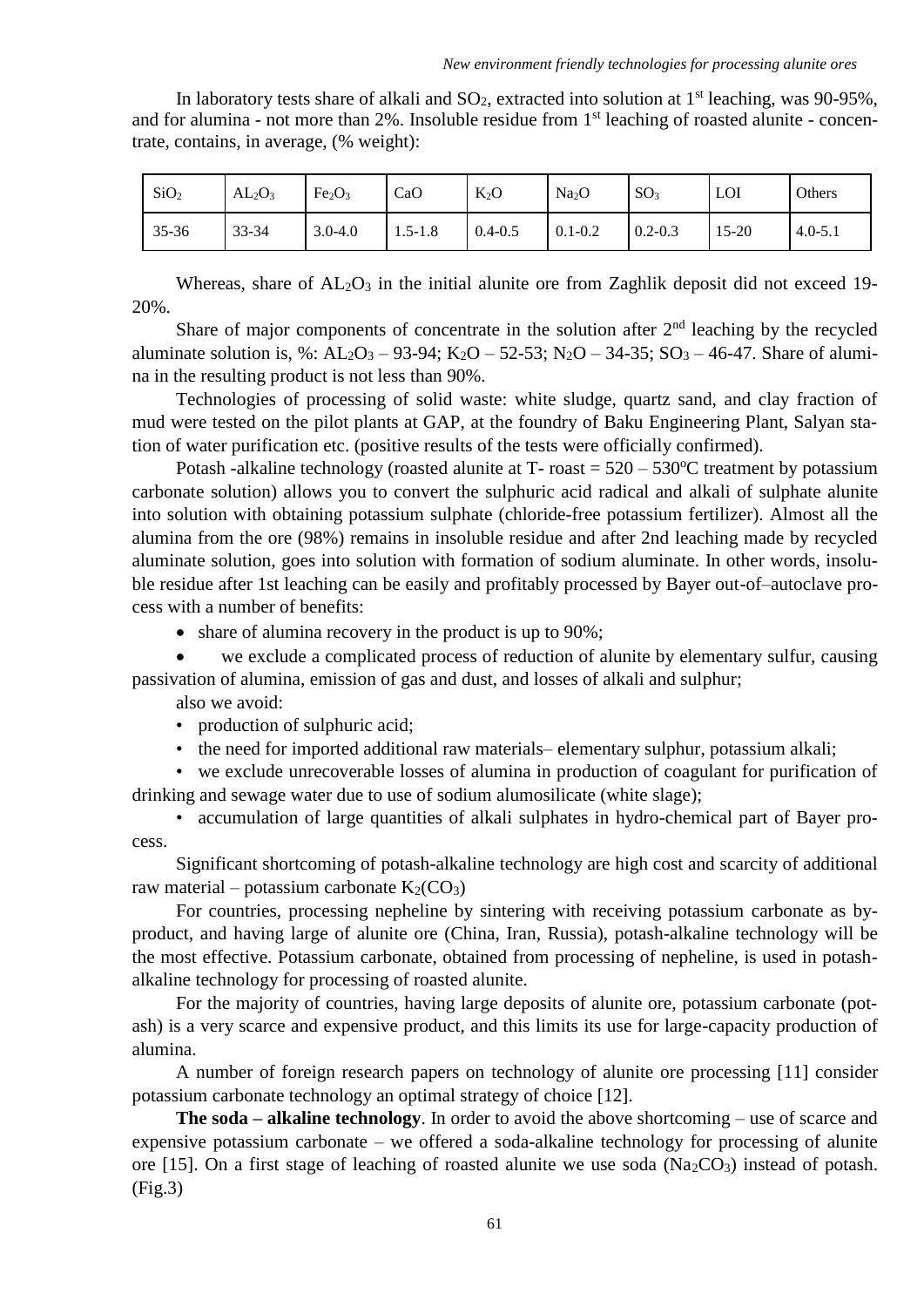

Fig.3. Technological scheme of soda alkaline method of processing of alunite ores enriching by flotation (60% alunite)

White sludge is transformed from process desilication received a solid coagulant for water purification [11]. Solution after 1st leaching, a mixture of sodium and potassium sulphates is subject to conversion with Na<sub>2</sub>SO <sub>4</sub> and KCl, as result we obtain SOP (sulfate of potassium), K<sub>2</sub>SO<sub>4</sub> and edible table salt NaCl [16]. Earlier GAP used a conversion process for processing of mixtures of К and Na sulphates, vaporized from aluminate solution. As the solution contained a poisonous vanadium pentoxide, table salt was inedible [12].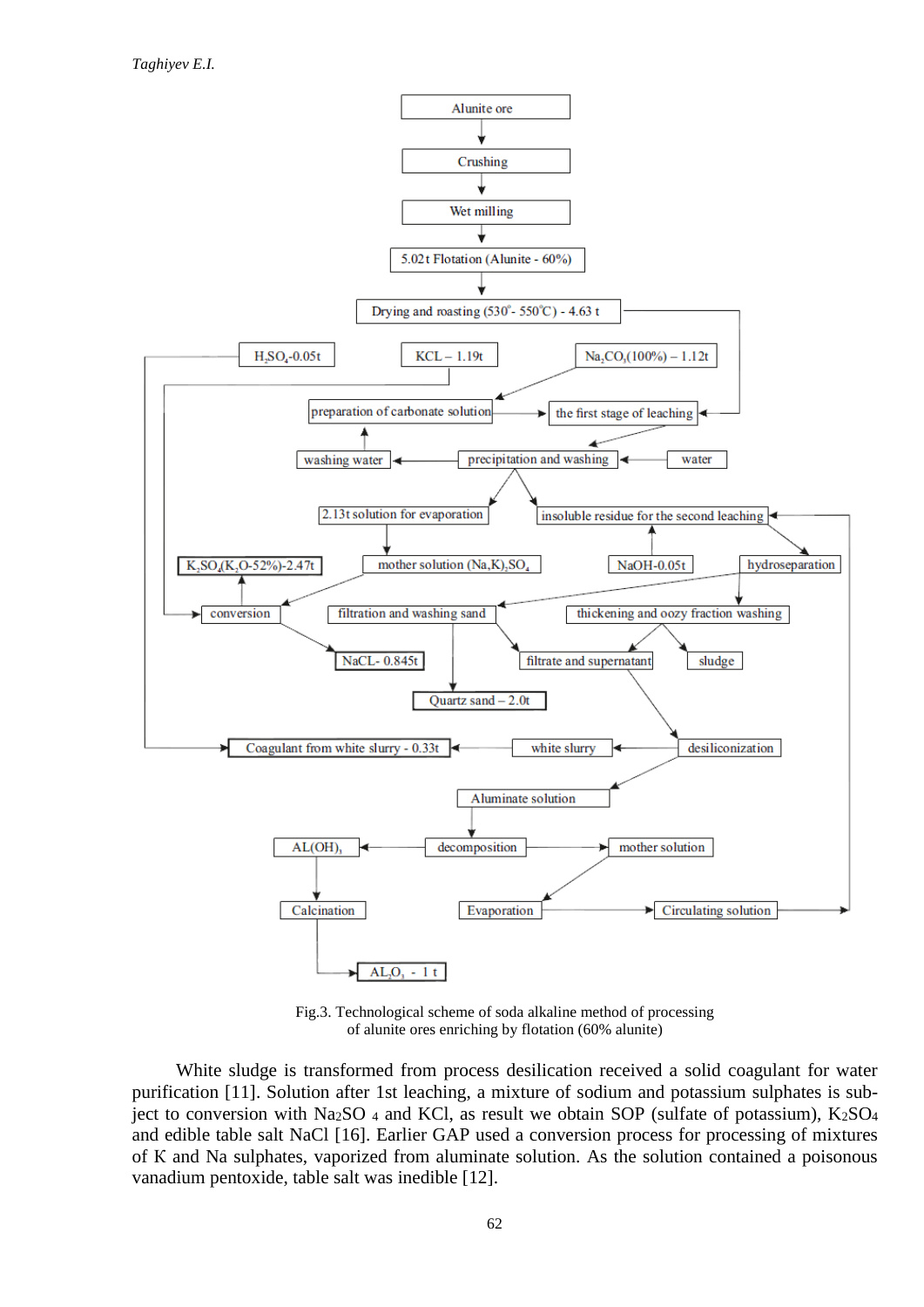This drawback is avoided in the soda-alkaline technology [Fig.2]. 1st leaching of roasted alunite with solution of sodium carbonate, results in production of potassium and sodium sulphates, and vanadium pentoxide remains in an insoluble residue. Further on, during 2nd leaching of the insoluble residue by recycled aluminate solution,  $V_2O_5$  goes into solution in form of sodium vanadate and then is accumulated in a recycled aluminate solution, until, after several cycles, it reaches a certain concentration and turns into concentrate of vanadium pulp during evaporation. Major products of soda-alkaline technology processing of alunite ore are: metallurgical alumina, sulphate of potassium (SOP), coagulant for water purification, edible table salt, quartz sand, pure carbon dioxide, and concentrate of vanadium sludge [17].

To reduce the capital costs of technology implementation, the author proposes to divide the implementation process into two stages.

The first stage is to introduce a part of the technology with the first leaching of the burnt alunite with a solution of soda (Na<sub>2</sub>CO<sub>3</sub>) with the separation of the insoluble residue (concentrate) for storage. The resulting solution of a mixture of sulphates of potassium and sodium to apply for a conversion of potassium chloride with obtaining sulphate of potassium (SOP) and sodium chloride (NaCl). The profit from the sale of products of the first stage of introduction into production will go to the construction of the alumina part of the introduction of the proposed soda-alkaline technology.

## **Conclusion**

Advantages of potash-alkaline and soda-alkaline technologies in comparison with available "inverted" and alkaline reduction technologies:

1. Excited of alumina in the final product increases to 90%.

2. Processing of alunite ore is made in an integrated manner with production metallurgical alumina, potassium sulphate, coagulant for water purification, quartz sand, edible table salt, clean СО2, which can be used in carbonating of mineral water and other areas an .

3. Roasting of finely crushed ore  $(2 - 3)$  mm and use of tubular rotary furnace excludes pollution

4. Roasting of alunite at  $T = 520 - 530$  °C with excessive air (in an oxidizing atmosphere) excludes release of  $SO_2$  alunite during roasting, as well as passivation of alumina.

5. Application of wet grinding of roasted alunite with potassium carbonate solution (potashalkaline method), or sodium carbonate solution (soda-alkaline method) with simultaneous 1st leaching excludes pollution of dust during grinding in a drum mill.

6 After 1st leaching in the insoluble residue remains of the concentrate  $(33 - 34 % AL<sub>2</sub>O<sub>3</sub>)$ are processed in a Bayer out-of–autoclave process.

7 White sludger from desilication is used for production of solid coagulant for purification of drinking and sewage waters from mechanical impurities.

8. Edible salt – one of the outputs of potash-alkaline and soda-alkaline technologies - does not contain any vanadium pentoxide. Pulp, containing whole of vanadium pentoxide, is separated from it.

9. Red mud– quartz sand (contents of  $SiO<sub>2</sub>$  up to 92%) is used as a component of molding or core sand mixtures for iron or non-ferrous casting, as well as production of construction materials and bottle glass.

10. Soda-alkaline technology uses easily accessible and inexpensive sodium carbonate (soda) and potassium chloride instead a rare and expensive potassium carbonate (potash).

Comparative technical and economic estimations for soda-alkaline and potash-alkaline technologies, under expected productivity of 150 thousand tons of  $AL_2O_3$  per year, demonstrated:

A. The annual efficiency of soda-alkaline technology – USD 200.902 mln per year.

B. The annual efficiency of potash-alkaline technology – USD 159.571 mln per year.

Note: the USA is the second largest producer of soda ash  $(Na<sub>2</sub>CO<sub>3</sub>)$  in the world, and Canada, is the world's largest producer of potassium chloride (KCl).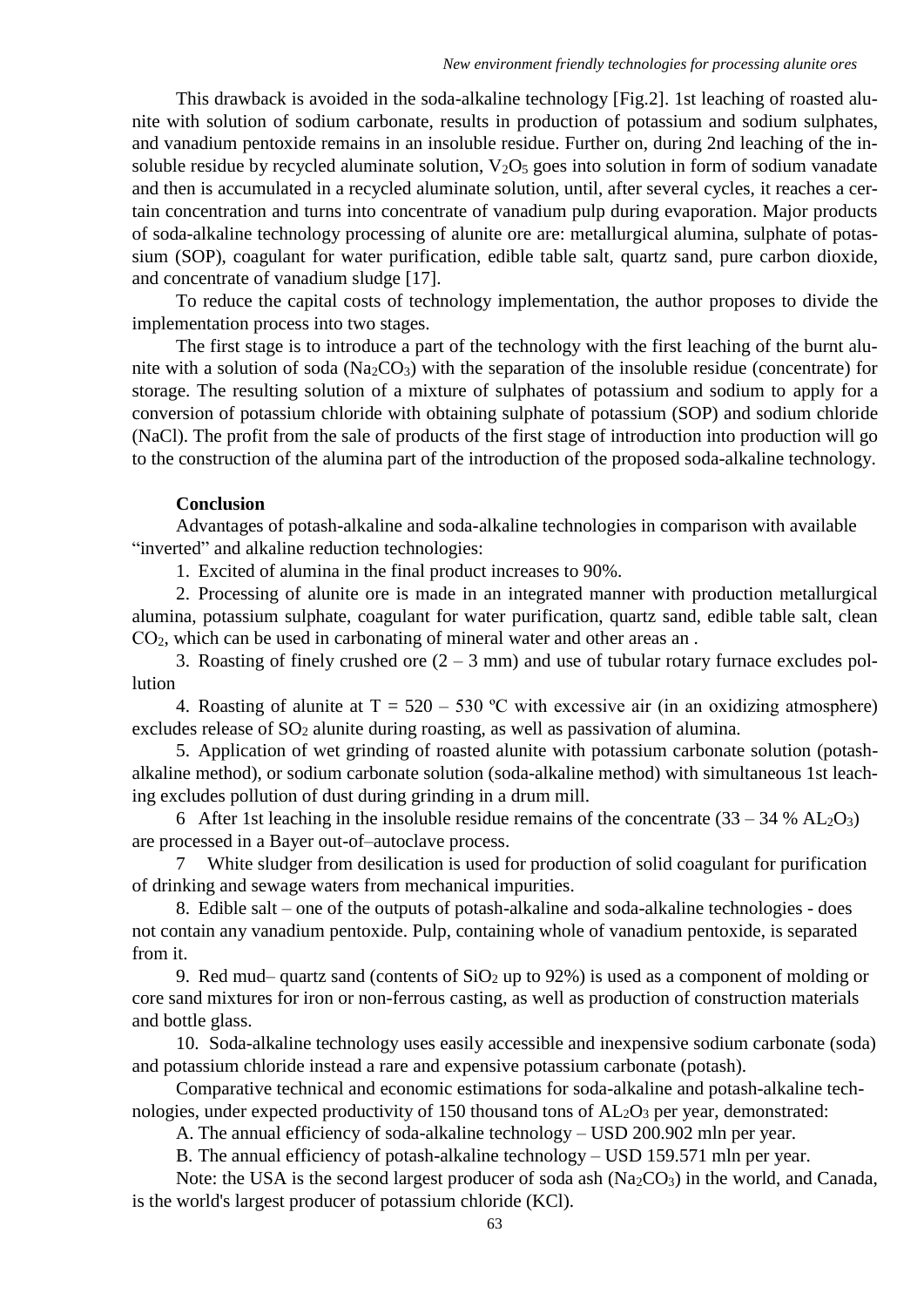### **References**

1. Labutin G.V. Alunites. // Metallurgy. – M., 1965. – Pp.34-90.

2. Lainer U.A. Integrated processing of aluminum-containing raw materials by acidic matters. – M.: Nauka, 1982. – Pp.18-23.

3. Nasyrov G.Z., Nemets N.V. Method of processing of alunite ore to potassium alums and aluminum sulfate. – 2005.

4. Labutin G.V. Technology of alunite recovery. / USSR author certificates 9911 and 108947.  $-1948.$ 

5. Agranovsky А.А., Kaganovich U.Ya., Labutin G.V. / USSR author certificates № 106048, Discoveries and Inventions, No. 26.

6. Smirnov-Verin S. Alunites and their use. // ONTI. – 1938. – P.114.

7. Sizyakov V.M., Nasyrov G.Z. Effective methods for the integrated processing of nonbauxite alumosilicate raw material on alumina and side-line products. // Tsvetniye Metally. -2001,  $N$ <u>o</u>12. – Pp.63-69.

8. Lainer A.I., Zakharova V.I., Popelukhina M.I., Lainer A., Taghiyev E.I. and Pevzner I.Z. // USSR author certificate 460709, October 21. – 1974.

9. Taghiyev E.I. Patent of the Azerbaijan Republic I 2001 0142 of October 02. – 2001.

10. Taghiyev E.I. Patent of the Azerbaijan Republic I 2003 0210 of October 30. – 2003.

11. Taghiyev E.I. Babayev I.S., Radjabli S., Khoudiyev A.T., Aliyev T. / USSR author certificate 8724560, June 15. – 1981.

12. TaghiyevE.I. Technology of an integrated waste-free processing of alunite ore. – Baku: Elm, 2006. – 504 р.

13. Alizadeh Shahab. Alunite processing method selection using the AHP and TOPSIS approaches under fuzzy environment International. // Journal of Mining Science and Technology  $-2016$ , 26.  $-$ Pp.1017-1023.

14. Piga L., Pochetti F. Cipriani P. Beneficiation of alunite by piro- and hydrometallurgical treatment of alunite –  $K_2CO_3$  mixtures. // Miner Metall Process. – 1999, 16 (2). – Pp. 20-4.

15. Taghiyev E.I., Agajeva L.G., Tagijev E. Patent of Czech Republic 307974 of January  $30. - 2018.$ 

16. Nemets G.Z. Conversion of mixture of potassium and sodium sulfates with potassium chloride. / USSR author certificate 784156 of June 14, 1979. – VAMI, published on November  $10. - 1995.$ 

17. Taghiyev E.I., Tagijev E.E., Agajeva L.G. Cost Effective Technology of Alunite Ore Processing. // International Journal of Chemistry. The Canadian Center of Science and Education  $(CCSE)$ . – 2019. – Vol.11,  $N_2$ 1. – Pp.36-44.

# **Xülasə Tağıyev E.İ. Alunit filizlərinin emalında yeni ekoloji təmiz texnologiyalar**

1965-ci ildə Gəncə gil-torpaq zavodu alunit filizinin sənaye miqyasında emal edilməsi üçün bərpa-qələvi texnologiyasının tətbiqinə başlayıb. Texnologiyanın dezavantajları konstruktor səhvləri ilə birlikdə istehsalın qeyri-rentabelliyinə gətirib çıxardı. Zavodun işə salınmasından bu yana bərpa-qələvi texnologiyası və avadanlığın konstruksiyası çatışmazlıqlarının aradan qaldırılması üzrə tədqiqatlar aparılmışdır. Bərpa edilmiş alunitin natrium sulfatların konversiyası ilə hidrokimyəvi emalının " əks " sxemi işlənib hazırlanmışdır. Bərpa-qələvi texnologiyanın bir sıra nöqsanlarının aradan qaldırılmasına baxmayaraq, aşağıdakı səhvlər aradan qaldırılmamışdır: 1) "CS" qovurma və bərpa sobasından qaz və tozun əhəmiyyətli dərəcədə çıxarılması; 2) alunit tozunun kifayət qədər olmaması, bu da prosesin texnoloji və iqtisadi göstəricilərini mürəkkəbləşdirir və pisləşdirir; 3) yandırılma və bərpa proseslərində gil-torpağın passivləşməsi; 4) gil-torpağın əmtəə məhsuluna aşağı çıxışla daxil edilməsi ( $\leq$  75%); 5) bərk tullantıların böyük miqdarı – 1 ton Al<sub>2</sub>O<sub>3</sub>-yə 4-5 ton tullantı və s. Nəticədə, alunit filizinin emalı xətti 1992-ci ildə fəaliyyətini dayandırıb və indiyədək